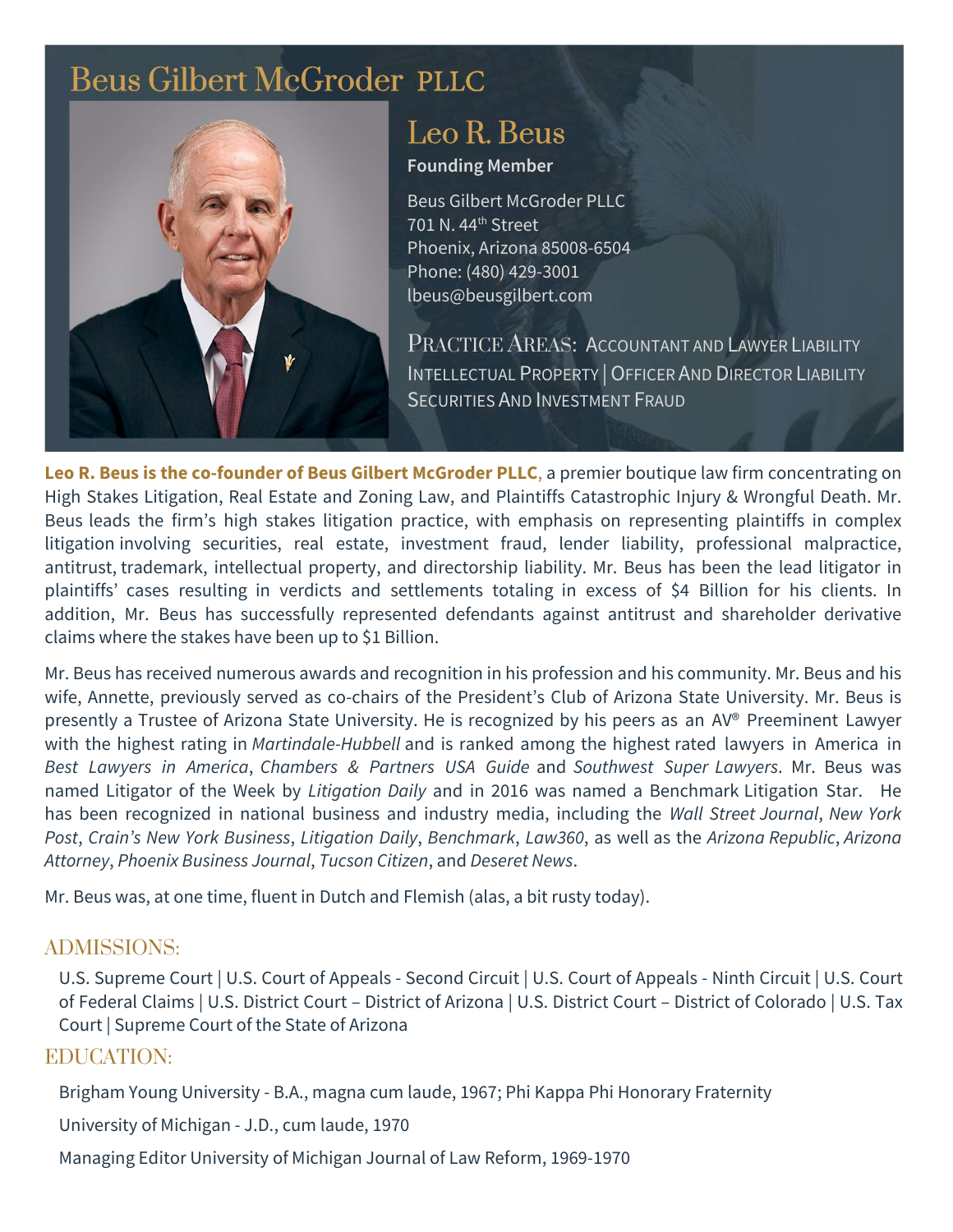## Representative Matters

#### On behalf of Plaintiffs

Representation of a major university and professor in connection with breach of contract and inventorship and misappropriation of trade secrets against pharmaceutical company and its predecessors resulting in settlement of \$450 million

Represented Fortune 500 company regarding recovery of Boeing 747 and jet aircraft engines obtained fraudulently with a value of \$420 million

\$338 million jury verdict against a national accounting firm in financial services industry on behalf of international bank

Representation of Bankruptcy Trustee for a fast food chain against numerous defendants which included national accounting firm, investment bankers, and law firms which resulted in settlements in excess of \$280 million

\$213 plus million judgment after jury trial for fraudulent conveyances, breach of fiduciary duty, and unjust enrichment against the parent corporation and director of two bankrupt metals companies, on behalf of Bankruptcy Trustee

Representation of Bankruptcy Trustee of alternative fuel company against various defendants and professionals resulting in cash settlements in excess of \$212 million

Representation of international corporation against insurers and borrowers for fraud and breach of fiduciary duty which resulted in settlements of over \$200 million

Representation of international bank in an accountant malpractice action against national accounting firm and others resulting in a settlement in excess of \$128.1 million

Representation of numerous plaintiffs against corporation and promoter resulting in recoveries in excess of \$112 million

Represented Fortune 2500 company in recovering \$110 million in fraudulently obtained assets

Represented franchisees against a national manufacturer in an antitrust case with a recovery in excess of \$103 million

Representation of four major institutional money managers who brought claims on behalf of over one hundred beneficial owners of senior subordinated notes against various defendants which resulted in settlements in excess of \$100 million

Represented multi-level marketer against a national multi-level marketer and recovered in excess of \$100 million

Recovered in excess of \$90 million for international banking entity against international accounting firm

Representation of financial institution's Bankruptcy Trustee against national accounting firm resulting in \$75 million settlement

Represented the State of Texas against a national accounting firm and recovered \$75 million for inappropriate auditing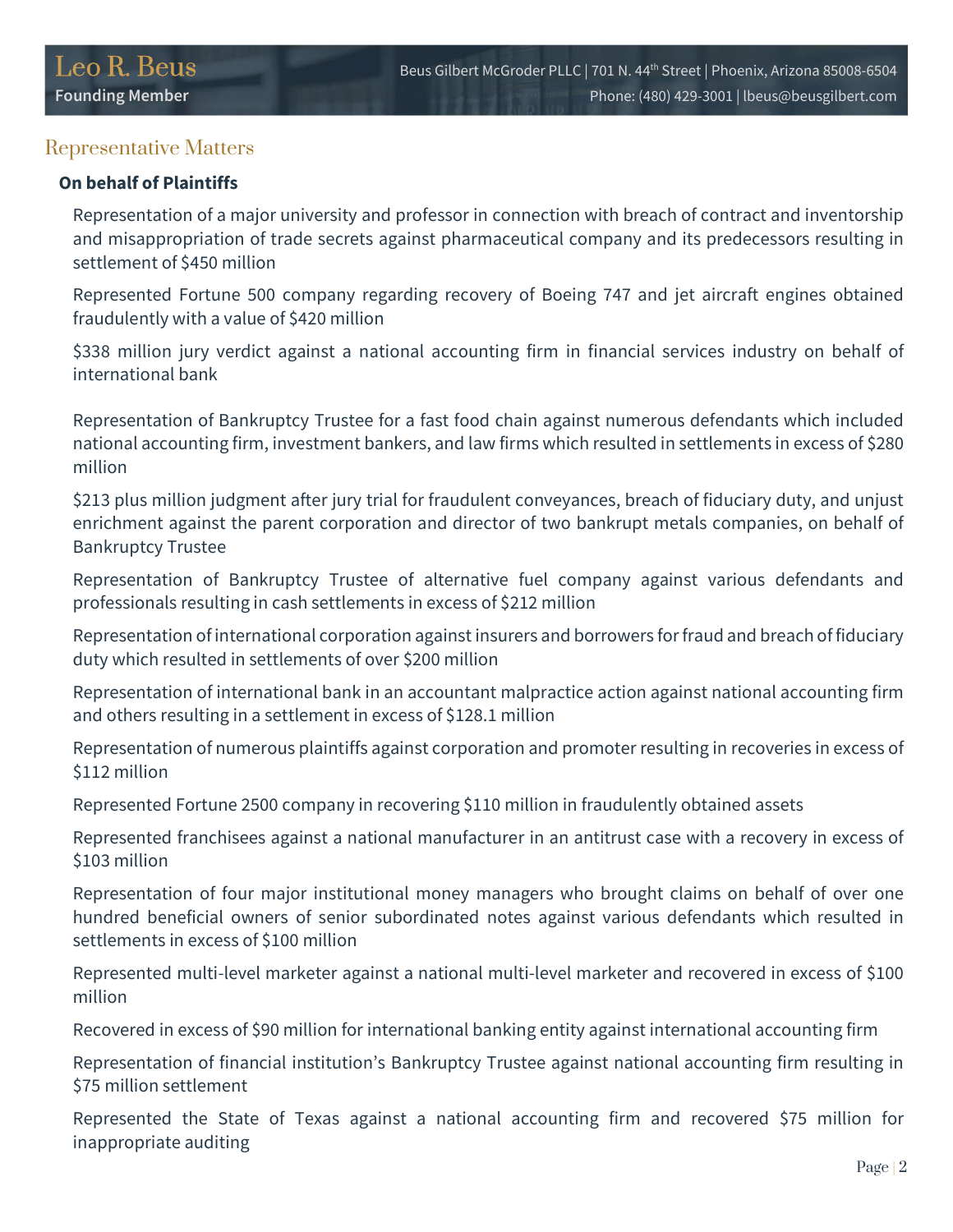Obtained \$68 million in suit against national supermarket chain on behalf of major corporation

Representation of paper industry Bankruptcy Trustee against national accounting firm, investment bankers, and others resulting in \$55 million settlement

Recovered \$55 million against a Fortune 500 company on behalf of a Fortune 500 company

Representation of three money managers and their funds against leveraged buyout firms and underwriters which resulted in a jury verdict of \$52 million

Represented a famous golfer in connection with a contribution claim – recovered \$50 million against a national accounting firm for not properly auditing and reporting to the board of directors

Received \$45 million from a national law firm for bad tax advice on behalf of major investor

Represented regional jet airline against international airline and recovered in excess of \$35 million

Representation of two individual entrepreneurs against one of the largest investment banks on Wall Street, resulting in \$22 million settlement

Representation of Bankruptcy Trustee for manufacturing company in connection with litigation arising from accounting malpractice – case settled for \$15.55 million

Represented a university and an investor in suit against professionals for tax advice – recovered in excess of \$14 million

Representation of Bankruptcy Trustee against various defendants and professionals in Florida in the manufacturing and franchise areas. \$13.5 million in settlements achieved

Representation of liberal arts college against national accounting firm for an improper audit leading to \$6 million settlement

Trial of a bad faith claim against an insurance carrier for an injured mother with a recovery in punitive damages in excess of \$6 million

#### On behalf of Defendants

Defended shareholder derivative claim for Fortune 500 company seeking over \$1 billion successfully without any payment

Defense verdict on behalf of national petroleum company in antitrust case where plaintiff's claim was in excess of \$1 billion

Defense verdict on behalf of national petroleum company in antitrust case where plaintiff's claim was in excess of \$50 million

Defense verdict on behalf of national petroleum company in antitrust case where plaintiff's claim was in excess of \$25 million

On behalf of a large international bank defendant, successfully defended a lender liability case and obtained contribution settlement against lawyers and accountants in excess of \$45 million

Defense verdict on behalf of national music publication company in antitrust case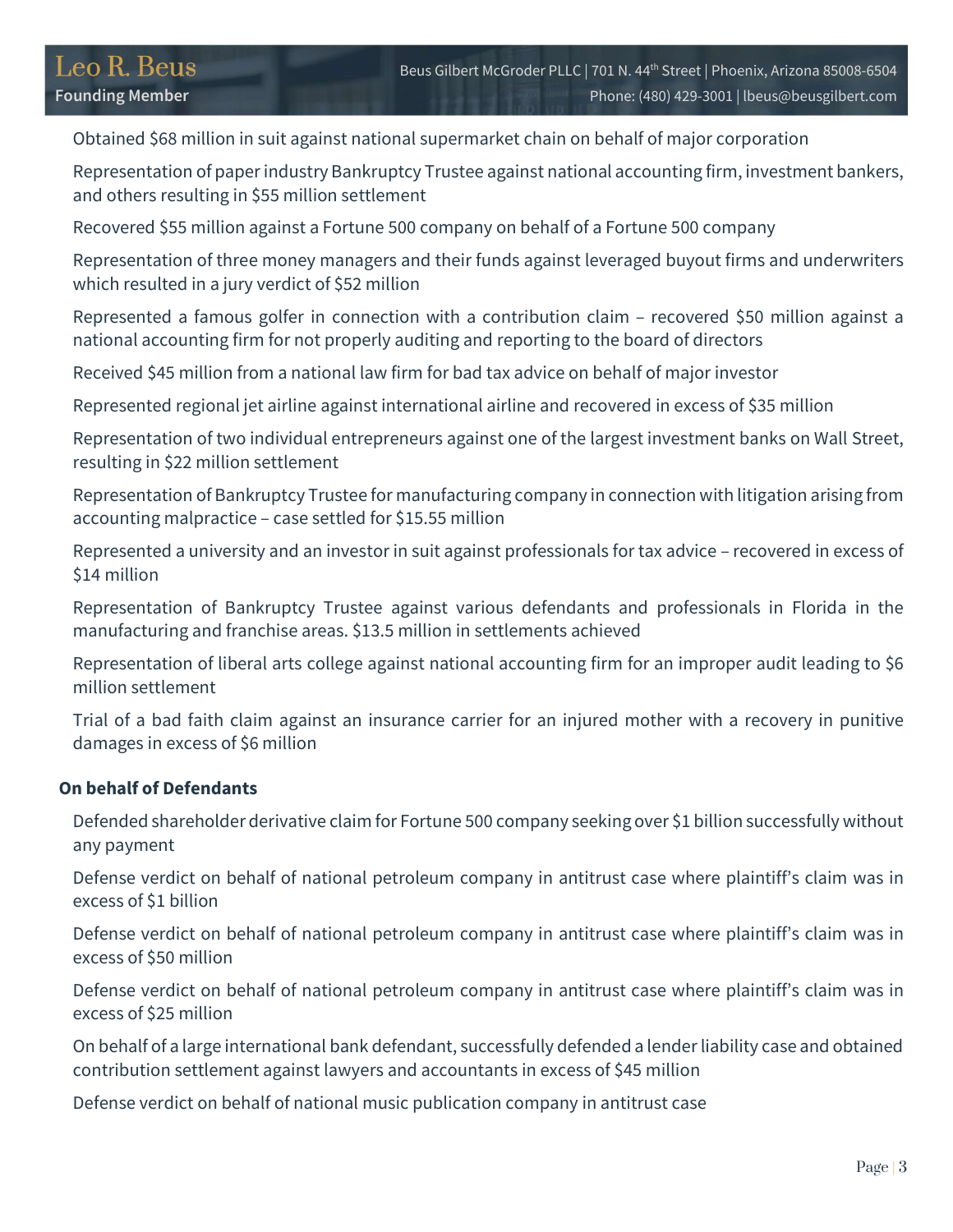## Professional Distinctions

Ranked AV® Preeminent™ by Martindale Hubbell – \*AV® Preeminent ™ and BV® Distinguished™ are certification marks of Reed Elsevier Properties Inc., used in accordance with the Martindale-Hubbell certification procedures, standards and policies

Selected, Best Lawyers in America – 2011 to 2021 – Lawyer of the Year for 2012 (Litigation)

Recognized, Chambers & Partners USA Guide (an annual listing of leading business lawyers in the world) – Tier 1 Attorney, Litigation – General Commercial, 2004-2017

Selected, Southwest Super Lawyers, Top Rated Business Litigation Attorney 2007 – 2020

Recognized, Litigation Counsel of America, Fellow

Selected, Benchmark Litigation, Star 2016

Named, Litigator of the Week in The AmLaw Litigation Daily, 2012 for \$450 million settlement of BYU vs Pfizer case

Named, Litigator of the Week in The AmLaw Litigation Daily, 2015 for \$118+ million jury verdict in case against Ira Rennert and the Renco Group

## Publications

Accounting Liability Alert:

"How a Plaintiff's Lawyer Sizes You Up Before Filing Suit" (September 1998) Accounting Today

"Auditing Profession Must Get Tough on Ethics" (October 9-22, 1995)

"Auditors: Clean Up Your Act or the Government Will" (September 25-October 8, 1995)

"CPAs: Do You Really Want What You're Asking For?" (September 11-24, 1995)

"Failed Audits Are No Basis for Protective Legislation" (February 7, 1994)

"Price Waterhouse Evades the Issue of Accountability" (March 14, 1994)

## Presentations

#### ABA

"From Plaintiff's Prospective: How to Select Defense Counsel Suitable to Plaintiff" (New Orleans, Louisiana, March 6-7 1997)

"The Law Expert: A Plaintiff's Best Friend" (Vancouver, Canada, April 1-3, 1998)

#### ALI-ABA Course Materials

"Doing Documentary Discovery in an Audit Malpractice Case" (March 1995);

"Independent Auditor: Public Watchdog or Lap Puppy?" (April 19, 2001; January 27, 2000; January 28, 1999; January 31, 1997; February 8, 1996)